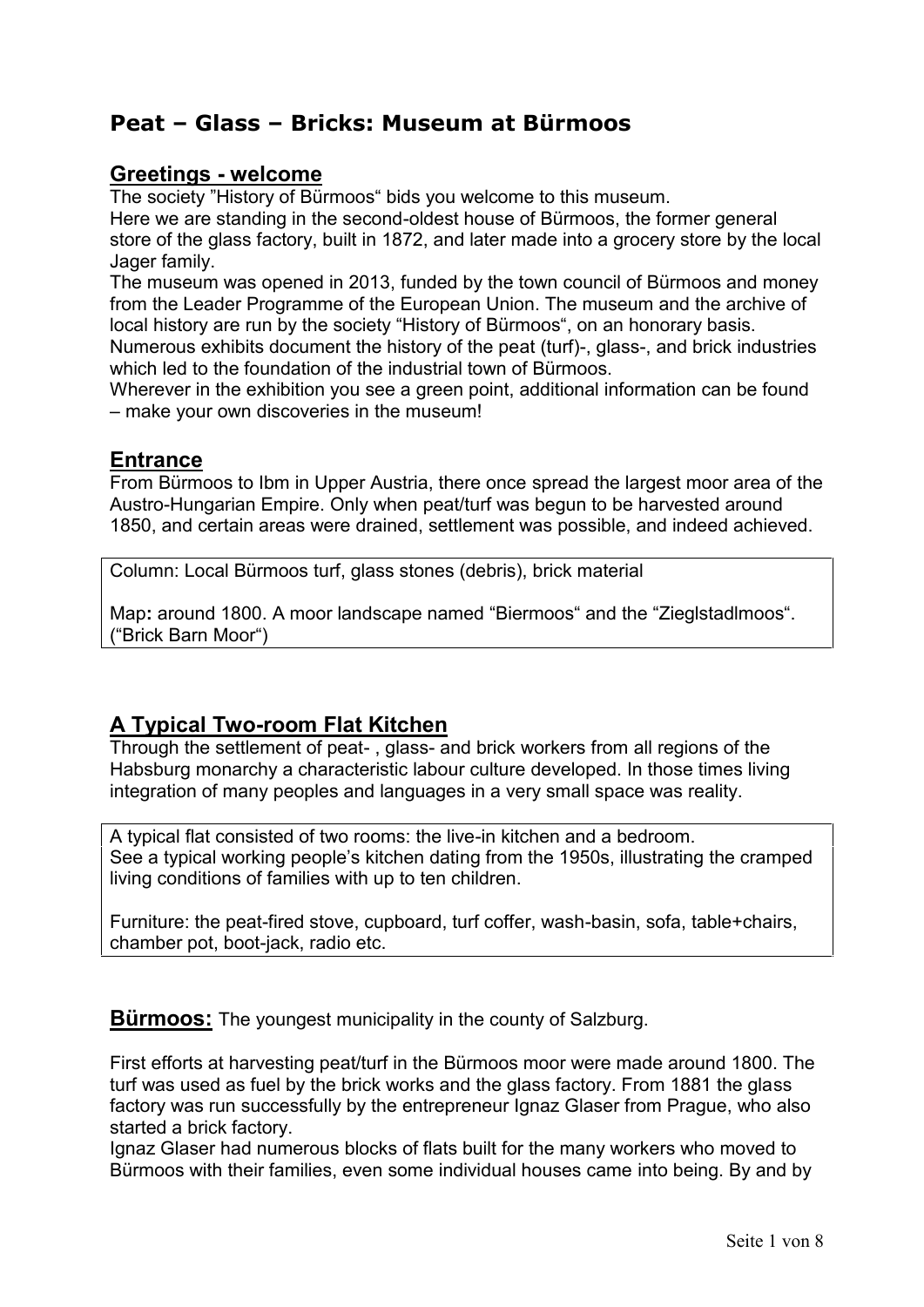the town experienced an economic upswing, with a diverse population from many nations.

However, in 1913 a considerable part of the workforce migrated to the new glass factory that the Glaser Company ran at Brüx in Northern Bohemia.

When the Bürmoos glass factory was closed due to the World Economic Crisis from 1929 and in the 1930s, 80% of the local population was unemployed, and Bürmoos got the infamous reputation of being the "poorhouse of the county of Salzburg".

Post 1945 many refugees and displaced persons from south-eastern Europe and the Sudeten German region found new homes in Bürmoos.

From the 1950s to our times, Bürmoos has developed into an industrial community with a population of over 5000.

It became a separate municipality only on July  $1<sup>st</sup>$ , 1967 (before this point in time the settlements were parts of the two neighbouring agricultural communities of St. Georgen and Lamprechtshausen.

The first mayor was **Karl Zillner** (((()))) , who created a functioning municipal administration out of next to nothing.

#### **Some important local names:**

**Ignaz Glaser**: 1853 – 1916, factory owner

"Vorwärts, denn Stillstand ist Rückschritt" (forward, for standstill is regression) This personal motto of the "founding father" has made Bürmoos an industrial town with a vivid history.

**Dr. Hermann Glaser** 1889 – 1956, factory owner, ran the company after his father's death until the sale in 1926.

**Josef Waha sen.** 1874 – 1956, brick factory owner, bought the brick factory Zehmemoos in 1921, furthermore the two ring furnaces in Bürmoos, together with vast areas of moors.

**Dipl. Ing. Peter Malata** 1911 – 2004 Owner of W&H Dentalwerke (dentist's appliances) took over management in 1946, buy-out in 1958, specialists in dental technology (appliances) of world renown, managed by P.M. until 85 years old. W&H Dentalwerk with over 600 employees is one of the major employers in the county of Salzburg, managed by P.M. jr, with the slogan "People have Priority

Digital picture frame: pictures of Bürmoos Wall relief: ring furnace of the Ignaz Glaser glass factory

Showcase:

Company diary, stationery, coins by Ignaz Glaser Work contract from 1886, workbook

Midwife's diary, Poverty study in Bürmoos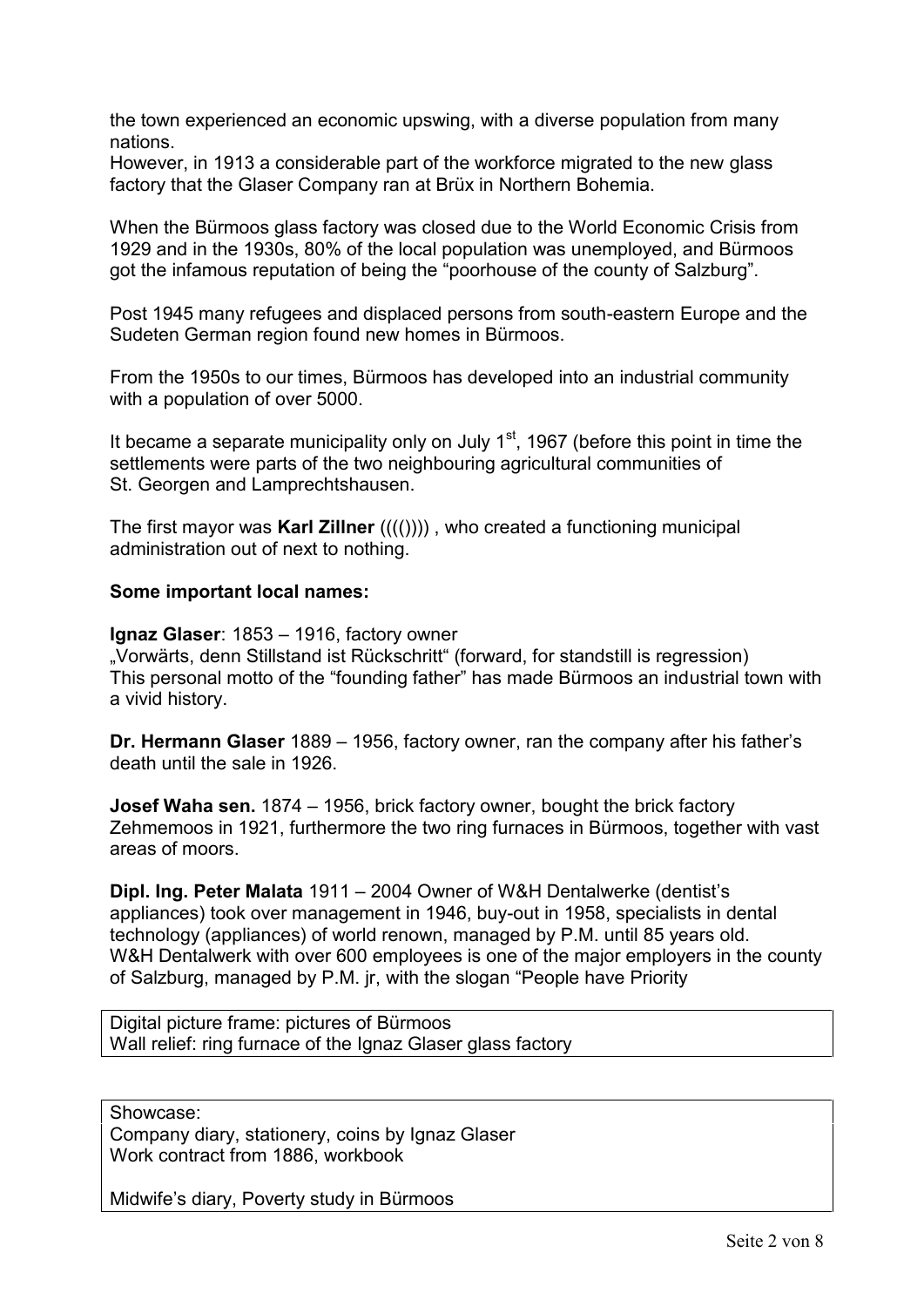Local chronicle of Bürmoos

Drawers: further documents:

**Georg Rendl** 1903 – 1972 – author and painter, spent much of his life in Bürmoos. Numerous novels and paintings chronicling his times, chief work (trilogy) "Die Glasbläser von Bürmoos", ("The Glass Blowers of B.")

Picture: "The Glass Blowers of Bürmoos", by Georg Rendl Exhibits: glass blowers, glass and brick factories, peat field, narrow-gauge railway: Book: Die Glasbläser von Bürmoos (The Glass Blowers of B.)

# **Formation of Moors:**

Moors in our area are wetlands left behind by the melting of glaciers during the last ice age about 10,000 years ago. In the left-over lakes dying plants did not decompose completely and so – over millennia - formed layer after layer of valuable peat.

A one-metre layer of peat takes 1,000 years to form, in Bürmoos the layers were about nine metres thick

Graphic representation: formation of a moor:

### **The Bürmoos Moor – Re-naturalization**

 With an area of 2,000 hectares, the Bürmoos moor was the largest cohesive moor area in all of Austria.

During the beginnings of harvesting (done manually) the landscape did not change much. However, when the harvesting was done with mechanical-industrial methods, a dried-up, desert-like landscape was left behind.

Some dedicated locals did not want the moor to die, and initiated a comprehensive effort to re-naturalize the moor, beginning in 1983.

After 25 years and thousands of unpaid working hours of the members of the re naturalization society a nature-protection area was established which has found recognition on a European level ("European Nature Reserve" - 2008).

Meanwhile, Mother Nature has returned to the Bürmoos moor: Numerous species (amphibians, reptiles, birds) believed to be gone or extinct have returned.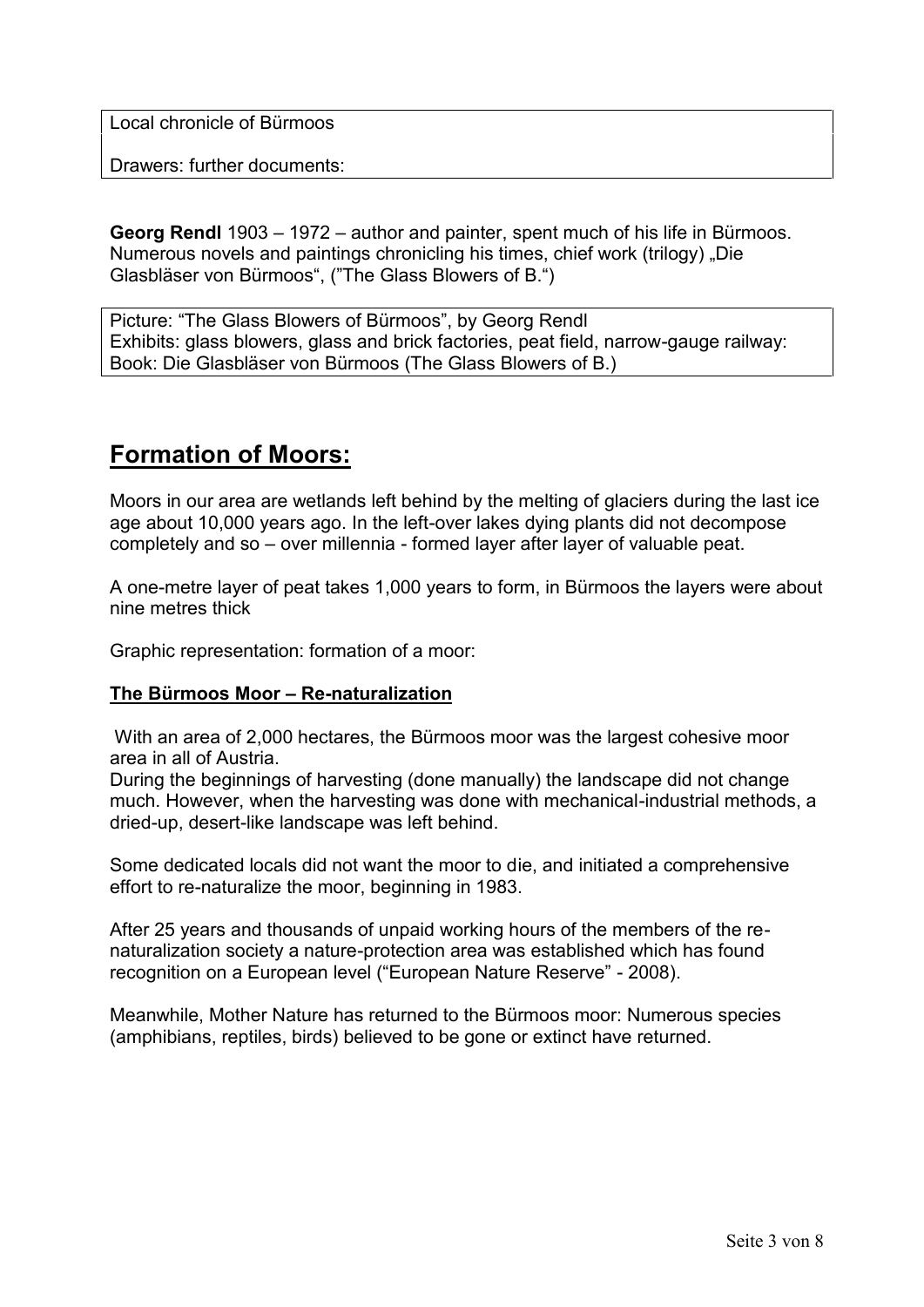Digital picture frame: harvesting, re-naturalization of the Bürmoos moor

Primeval findings from the area

Bronze pins ca. 1200 – 900 BC from the "Bottomless Lake" in Bürmoos Iron hatchet from Lamprechtshausen Bronze clasps from St. Georgen 1800 BC Fossils (mussel, snail) from Haunsberg, a mountain near by Greek roof-tile Old glass vessel

# **PEAT – the black gold of Bürmoos**

The mining/harvesting of peat in Bürmoos 1800 – 2000

# **From manual harvesting of household fuel to mechanical/industrial mining of peat and its processing in the Bürmoos plant.**

Turf was used as fuel in private households as well as in the local glass works. Later the peat was used on a larger scale for the industrial production of garden peat and garden mould.

### **Manual harvest** 1800 - 1950

Before harvest the bog had to be drained. Using special spades, length and width of sods were determined, the sods were transported on wheel barrows to free areas in the moor to be dried.

Showcase: Model depicting turf harvest

Digital frame: Film – Manual turf harvest in Bürmoos

Turf sods – black turf (fuel) and white turf (used as litter material in stables)

### **Mechanical Mining** 1967 -2000

Mechanically mined turf was ground and pressed into bales. Milled turf was harvested by giant machines. After drying, the turf was stock-piled in the open air. Addition of chemicals produced a variation of garden moulds.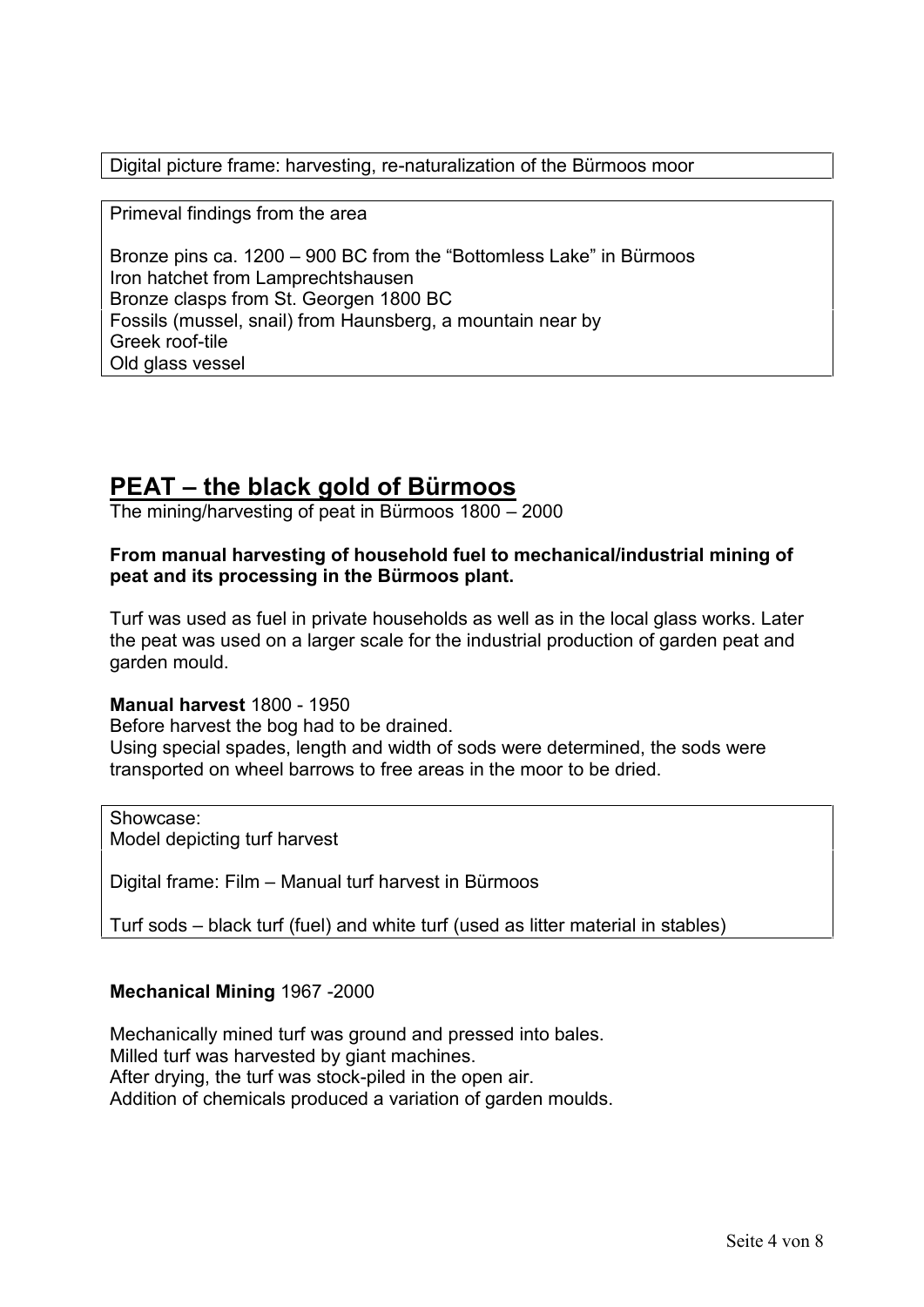## **"Narrow gauge railway",** 1882 – 2000

Sods were transported in mining carts from the turf fields to the furnaces of the glass and brick factories. Originally, those carts were pulled by horses, later by small diesel engines.

Exhibit: two mining carts outside the museum.

Showcase: model railway, harvesting, bale press.

Drawers:: various garden moulds, turf bricks, turf sods. Moor products: toothpaste, creams

Digital frame: Mechanical mining of turf in Bürmoos.

Diorama: Picture: harvesting turf in the Bürmoos moor.

Wheel barrow, turf sods, various tools,

Special horse shoes: designed to prevent sinking of horses in the bog.

# **Glass – a man-made material**

Glass industry in Bürmoos 1872 – 1929, mainly sheet glass.

### **Raw materials, various stages of production of mouth-blown sheet glass (window panes), hollow glass (drinking vessels).**

### **Production of glass:**

Raw materials (Silica sand, soda, lime) form a compound under the influence of great heat.

Various additives can tint the resulting glass (e.g. bone meal for a milky whitish tint, copper and gold for reddish tint)

Showcase:

Raw materials: silica sand, soda, lime, metal oxides Glass pitcher, beaker, painted Bull's eye pane, marbles, glass stones…

Side drawers: Various items of sheet glass Mouth-blown window glass, industrially produced window glass Bull's eye window glass with lead framing (hand-made– bull's eye pane produced industrially Mirrors, etc.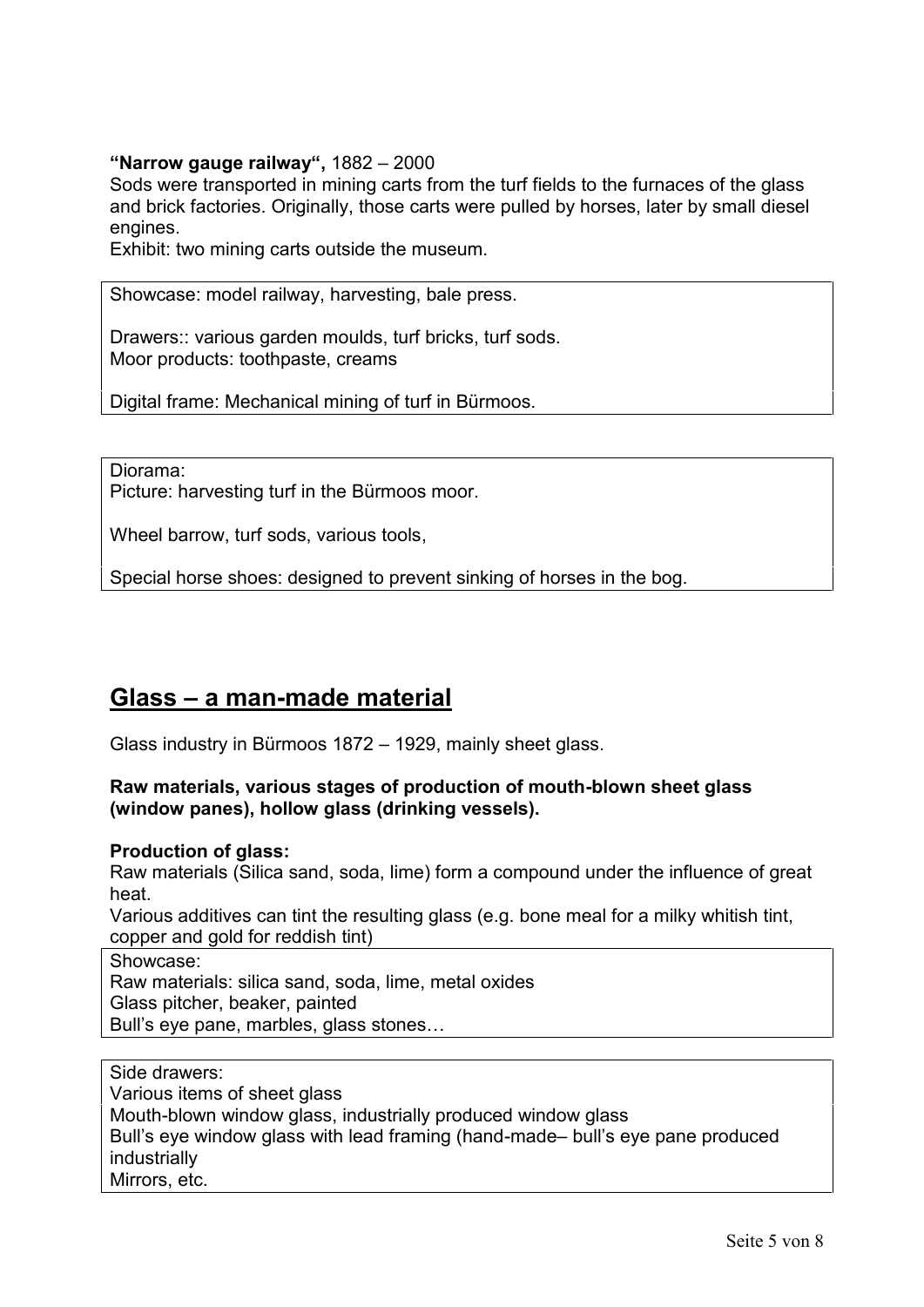## **Production of mouth-blown sheet glass**

Sheet glass means mirrors, window- and pane glass The glass blower blows a ball (1-3), which, through blowing and tilting, develops into a cylinder (4-5). Both caps of the cylinder are cut off (6-7). When the cylinder has cooled off, it is cut up lengthwise (8) and ironed out into a flat sheet in a special furnace at 900° C (9).

#### **Production of mouth-blown hollow glass**

Hollow glass denotes glass vessels (bottles, drinking glasses). The pre-formed glass ball is blown into a dampened wooden mould. Then the difficult process of gluing a stem and a base follows.

Showcase: Stages of production of a drinking glass Various tools for the production of hollow glass Wooden moulds for glasses, various scissors

Glass cylinder for the production of window glass

The medieval sign for glass: a combination of the infinity sign (=durability) and the cross (=fragility).

#### **The glass furnace**

In the glass furnace, a fireproof clay basin, the raw materials (sand, soda, lime, additives) were melted. Melting temperatures ran as high as 1,450°C

#### **Mechanical production**

Nowadays, glass is melted and subsequently rolled out or blown by machines.).

Picture: the Bürmoos glass works.

#### **The glass blower's pipe**

Syrian craftsmen invented the glass blower's pipe around 200BC. It was an iron blow pipe.

The glass blower heats up the end of the pipe in the furnace, and then takes up some liquid glass, blowing constantly.

Sharing of blow pipes caused lots of problems with contagious diseases

Diorama:

Picture: In the glass works of Ignaz Glaser in Hackenbuch , Upper Austria

Glass blower with glass pipe, clay basin, glass stones (debris)

Digital picture frame: production of window

Various production tools, wooden moulds Mouth blown storage vessels with air enclosures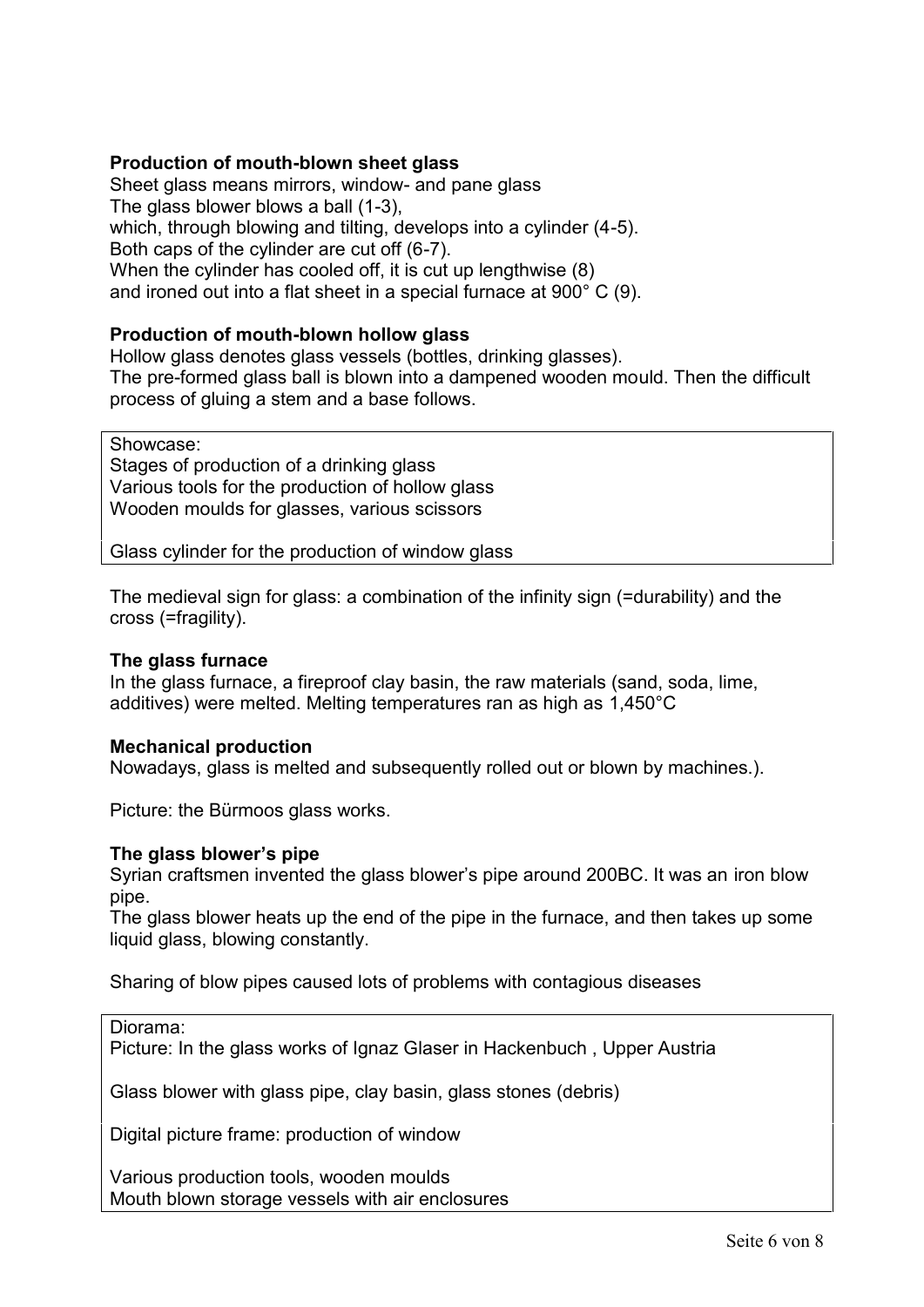# Glass blower's pipe from Bürmoos – test the weight!

Showcase in the middle: Vessels and glasses, partly refined using various techniques

Showcase at the side: Glass pen for writing – try it out! Toy: "Glass devil" in the bottle – try it out! Make the devil dance! Drawer: glass buttons, pearls, marbles

**Bricks**: a building material used for millennia Brick production at Bürmoos 1802 - 1976

### **The production of bricks, from hand-hewn block to industrial production**

#### **Clay:**

Clay forms through degradation of rock, consisting of varying proportions of clay, silt and sand.

The colouring of the brick results from different minerals. The greater the proportion of lime, the paler the brick will appear.

Cut through a brick, showing the texture

Digital picture frame: The Waha brick factory, industrial production.

# **Manual production**

Clay mining: manual mining with spades.

- Processing: The clay was trodden with bare feet (mostly by women and children) until it was smooth enough for further treatment
- Shaping: The wooden mould was sprinkled with sand, the clay was pressed into the mould, skimmed and knocked out of the mould.
- Drying: took 4-6 weeks, in special sheds.
- Kilning: Bricks were stacked in furnaces, with fuel in between, openings were sealed with clay. The furnace had to be fired around the clock for up to 6 weeks.